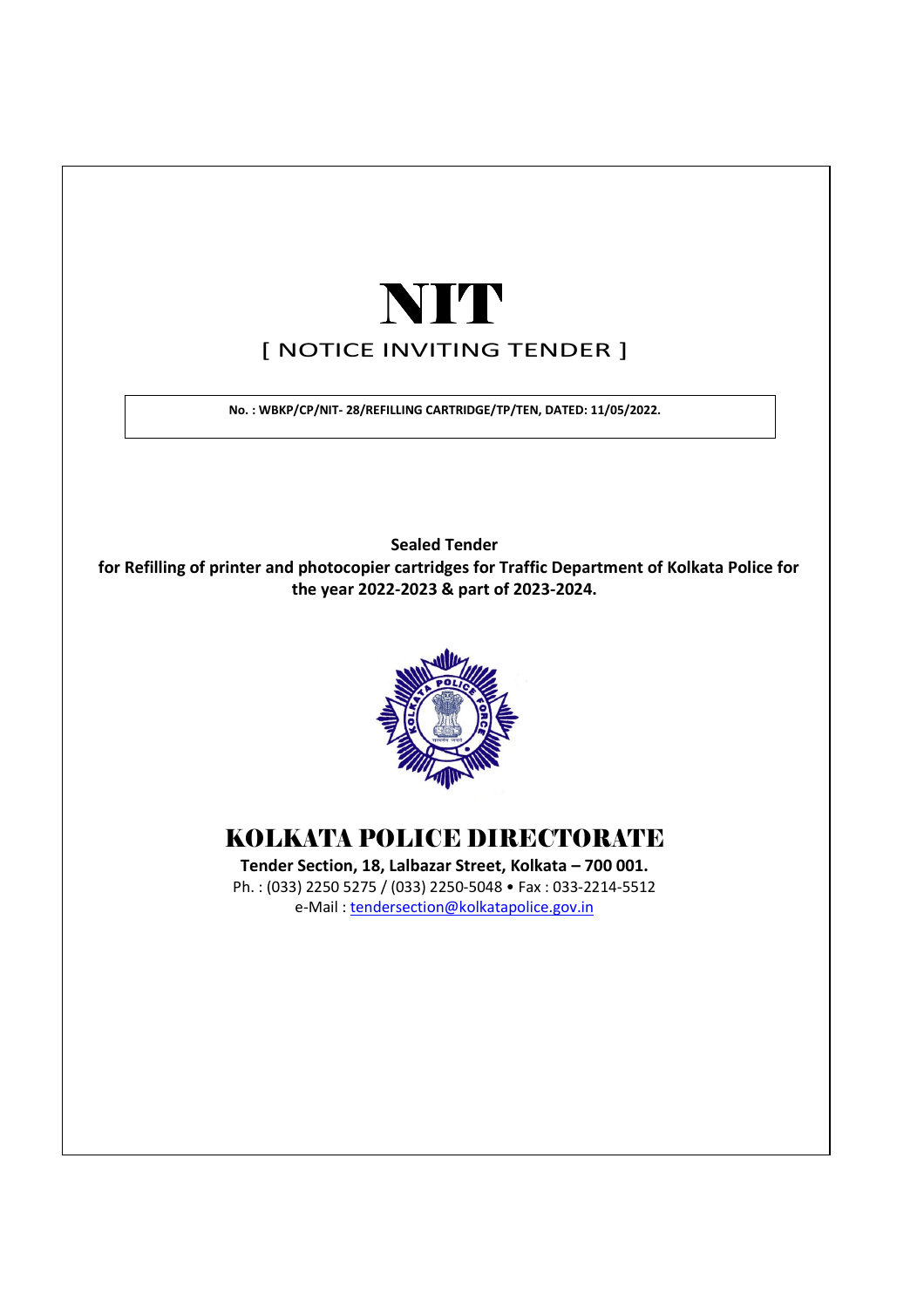$2 | P \text{ age}$ 

#### NOTICE INVITING TENDER

 Sealed tenders are invited by the Commissioner of Police, Kolkata from the bonafide Dealers/OEM/Traders/Registered SSI Units/Industrial Undertakings/Organizations own and managed by Govt. based on Medium and Large Scale units for Refilling of printer and photocopier cartridges for Traffic Department of Kolkata Police for the year 2022-2023 & part of 2023-2024.

The Detailed Tender Document can be downloaded from from Kolkata Police Official Website – http://www.kolkatapolice.gov.in. Bidder has to submit their bid in the sealed Box kept at Tender Section, 18, Lalbazar Street, Kolkata – 700 001.

| Name of Work                                                                                              | Refilling of printer and photocopier cartridges for Traffic Department of Kolkata<br>Police for the year 2022-2023 & part of 2023-2024.                                                                                                                                             |  |  |
|-----------------------------------------------------------------------------------------------------------|-------------------------------------------------------------------------------------------------------------------------------------------------------------------------------------------------------------------------------------------------------------------------------------|--|--|
| Type of Bid: Two bid systems                                                                              | Technical and Financial Bid to be submitted separately. Financial Bid of only<br>technically qualified bidders shall be opened.                                                                                                                                                     |  |  |
| <b>Estimated Cost</b>                                                                                     | Rs. 3,95,000/- (Rupees Three Lakh Ninety Five Thousand) only inclusive Tax.                                                                                                                                                                                                         |  |  |
| <b>Earnest Money Deposit</b>                                                                              | Rs. 8000/- (Rupees Eight Thousand) only in the form of Demand Draft from any<br>nationalized bank in favour of "Commissioner of Police, Kolkata"                                                                                                                                    |  |  |
| <b>Bid Uploading Date</b>                                                                                 | 12.05.2022 up to 15.00 hrs.                                                                                                                                                                                                                                                         |  |  |
| <b>Last Date of Bid Submission</b>                                                                        | 23.05.2022 up to 15.00 hrs.                                                                                                                                                                                                                                                         |  |  |
| Validity of Offers                                                                                        | 180 Days from the date of opening of Commercial bid                                                                                                                                                                                                                                 |  |  |
| <b>Technical Bid Opening Date</b>                                                                         | 25.05.2022 at 15.00 hrs.                                                                                                                                                                                                                                                            |  |  |
| <b>Tender Opening Location</b>                                                                            | Office of the Commissioner of Police, Kolkata.<br>18, Lalbazar Street, Kolkata - 700 001.                                                                                                                                                                                           |  |  |
| $Content -$<br>Respective Offices on any<br>working day during office<br>hours (10:00 hrs. to 17:30 hrs.) | Tender Section - Ground floor Main Building Kolkata Police, Hqrs.<br>a)<br>Lalbazar, 18, Lalbazar street, Kolkata - 700 001.<br>Ph. - (033) 2250-5048.<br>e-Mail - tendersection@kolkatapolice.gov.in<br>For Technical Query – O.C. Traffic Computer Cell, Lalbazar, Kolkata.<br>b) |  |  |

Bidders are requested to read the instruction carefully before submission of tender. Defective Tender bids are liable to be cancelled.

> Sd/ for Commissioner of Police, Kolkata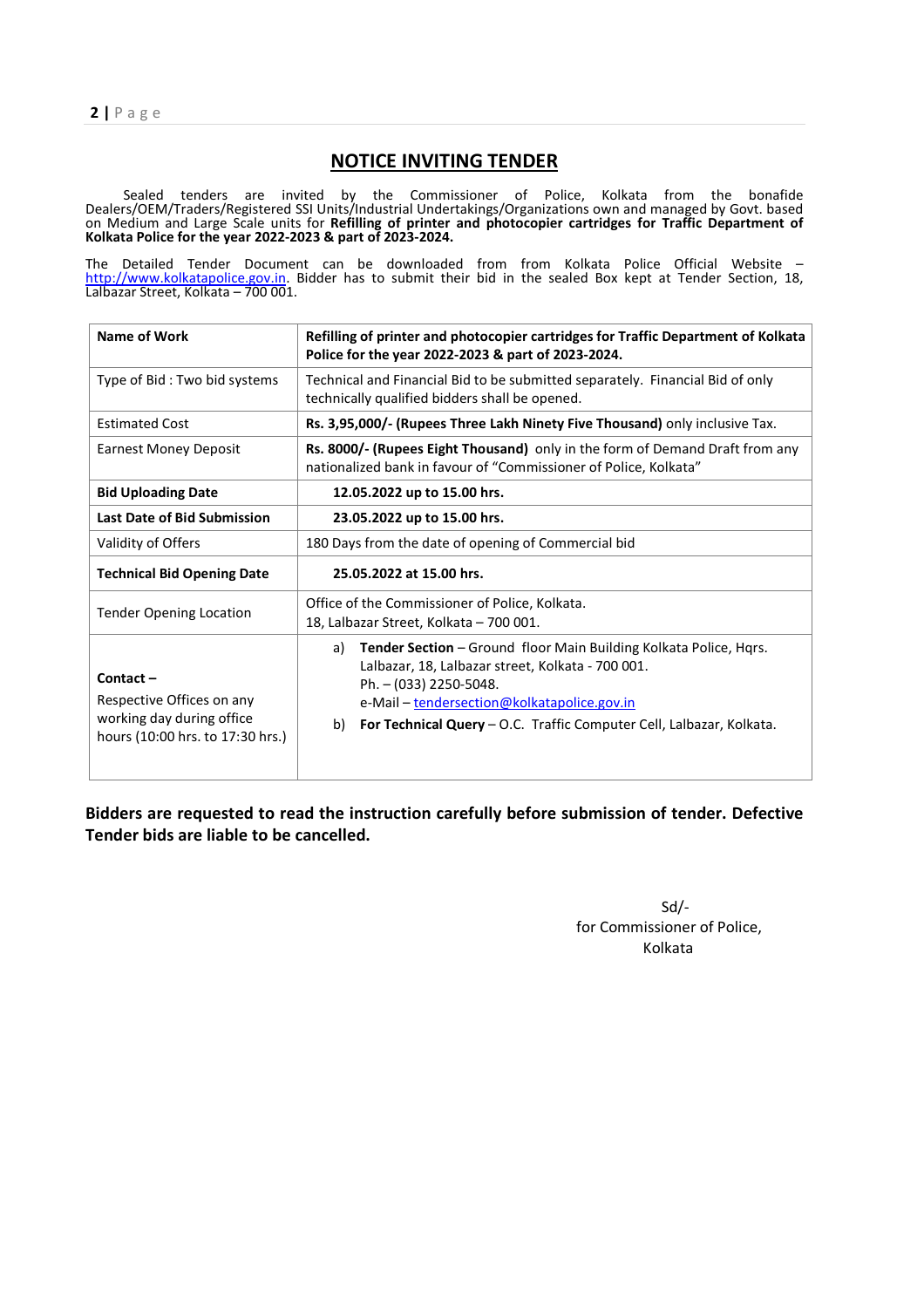## I. DEFINITIONS

- i) "Bidder" means a bidder/firm/agency who has responded to this Tender Document by submitting his Technical and Financial Proposal.
- ii) "Contract" means the contract signed between the Kolkata Police and the successful bidder pursuant to the tender document herein.
- iii) "Contract Price" means the price to be paid to the Contractor for providing the intended solution, in accordance with the Contract.
- iv) "Contractor" means the successful Bidder whose bid to perform the Contract has been accepted by Kolkata Police and is named as such in the Letter of Intent (LoI)/Letter of Acceptance (LoA).
- v) "Government" means the Government of West Bengal.
- vi) "Party" means Kolkata Police or the Contractor, as the case may be, and "Parties" means both of them.
- vii) 'Services' means the work to be performed by the contractor including the supply of related accessories, transportation, insurance, customization, commissioning, training, technical support, maintenance, repair, and other services necessary for proper operation of the intended equipment to be provided by the contractor and as specified in the Contract.

## II. PRE BID-QUALIFICATION

1. The bidder should not have been blacklisted by any Central/State Government/Public Sector Undertaking for the tendered item and/or any other item. An undertaking in this regard should be submitted by the bidder otherwise the bid shall be summarily rejected.

 If the selected firm is found/detected Blacklisted by any Central/State Government/Public Sector Undertaking (for the tendered item or any other item) at any stage of procurement process, the acceptance of the selected firm and/or the supply order etc., if issued would be treated as cancelled and the contract in whole will be terminated with immediate effect without any intimation to the concerned firm.

 In this case the EMD/SD will be forfeited and the Commissioner of Police, Kolkata reserves the right to initiate the proceedings against the selected vendor. In this regard, the Commissioner of Police, Kolkata reserves the right to select the second lowest (L2) vendor for supply of the tendered item. The decision taken by Kolkata Police authority in the matter will be treated as full & final in this regard.

- 2. The bidder should have in its name PAN (Permanent Account Number) with Income Tax authority in India.
- 3. All bidders shall submit along with their tender, copy of the valid Trade License, valid document of Professional Tax, PAN, GST Registration No., credentials and authorization Certificate. Tenders received without such certificates will not be considered. Credentials as to previous contracts held by the bidders with any other department of Government should also be enclosed as well.
- 4. Bidder or in case of any partnership firm, any one of the partners should not be insolvent, in receivership, bankrupt or being wound up, their affairs are not being administered by the Court or a judicial officer, their business activities have not been suspended and should not be the subject of legal proceedings of any of the foregoing.
- 5. Bidder or in case of any partnership firm, any one of the partners should not have been convicted of any criminal offence related to professional conduct or the making of false statement or misrepresentation as to their qualifications.
- 6. The Bidder is desirable to have experience in the relevant field for at least last 2 (two) consecutive years.
- 7. All items in the Tender should be quoted. The items may be from different manufacturers, but the Bidders should provide one certificate owning the responsibility of integration for such items.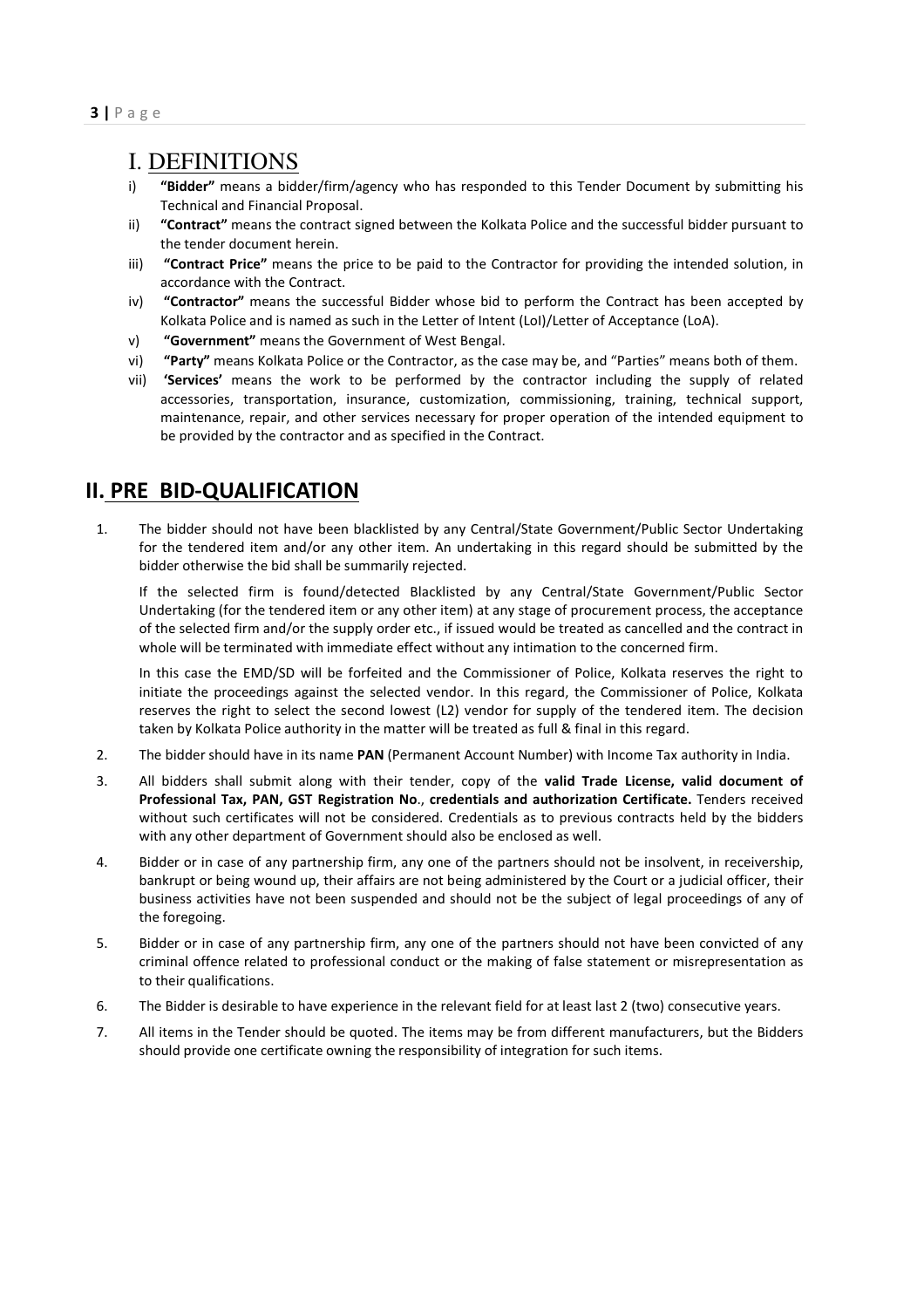## III. INFORMATION FOR THE BIDDER

- 1. Tenders must be addressed to the Commissioner of Police, Kolkata, 18, Lalbazar Street, Kolkata-1. It should be superscripted "Tender for Refilling of printer and photocopier cartridges for Traffic Department of Kolkata Police for the year 2022-2023 & part of 2023-2024."
- 2. Intending bidder has to deposit the **Earnest Money of Rs. 8000/- (Rupees Eight Thousand)** only as mentioned against the tendered item in favour of the Commissioner of Police, Kolkata through Demand Draft. No alternative will be accepted.
- 3. Firms registered as a Small Scale Industry/MSME with the C&S.S.I. Department may, however, be exempted from depositing earnest money on production of satisfactory documents in support of their claim.
- 4. Any claim of GST or any other prevalent taxes & duties, if applicable, should be clearly mentioned against the rate of item. The amount of such taxes & duties, if required should be shown separately. All bidders are requested to submit GST Registration Certificate in support of their claim for GST. Provision of GST will be taken into account on its implementation.
- 5. In case the Custom Duty Exemption Certificate (CDEC) is to be obtained from Ministry of Home Affairs Govt. of India for imported item, the payment of Customs Duty/GST etc, whether to be required or not, should be expressly mentioned. Rate should be quoted including CDEC, if applicable. The final rate of the item may be accepted without Custom Duty subject to submission of CDEC by Kolkata Police at the time of supply of the item.
- 6. Any attempt of canvassing on the part of a bidder will render his tender liable to rejection summarily.
- 7. Manufacturing Units should have to submit authentic documents to be a manufacturer or a Proprietary Article Certificate for the same.
- 8. If any bidder disregards these instructions, their tender will be rejected. This office accepts no responsibility for the same.
- 9. Bidders shall have to submit the rate as per requirement as reflected in the BOQ(Bill of Quantity/Material) during submission of the Financial Bid Sheet.. The base price (rate per unit) shall be quoted in the space earmarked for the same. Tax and duties separately shall have to be mentioned in the columns provided for the purpose.
- 10. The tender shall comprise of two bid systems (i) Technical Bid & (ii) Financial Bid. The Technical Bid will be opened first and if it is found technically suitable and/or feasible, only then the Financial Bid will be considered. Otherwise the entire Bids (Technical, Financial) will be treated as cancelled. Technical Bids and financial evaluation shall be done by the Tender Committee constituted for that purpose.
- 11. Evaluation process of the tender is as follows
	- a) Technically qualified bidders who have fulfilled eligibility criteria on the basis of technical evaluation by the tendering authority shall qualify for financial evaluation.
	- b) Lowest out of valid financial bids shall be selected for issuance of contract.
	- C) Selection will be done on Item Wise.
- 12. The Commissioner of Police, Kolkata does not bind himself to accept the lowest or any tender, not to assign any reason for non-acceptance. The Commissioner of Police, Kolkata reserves the right to revise the quantity of the tendered item as per requirement and/or availability of fund within the validity period of tender which is 1(one) year.
- 13. The Commissioner of Police, Kolkata may accept the tender in respect of all the items tendered for, or any of them, or any part of all or any of them, by notifying the Bidder accordingly in the acceptance and the tender shall thereupon be considered as a tender for the quantity so accepted.
- 14. On completion of tender formalities, Letter of Acceptance (LoA) will be issued in favour of the selected bidder. The tender will remain valid for 01 (one) year from the date of issuance of LoA and the selected bidder will be bound to supply of the tendered item as per accepted rate of the respective tender against the Supply/Firm Order placed within the validity period of the tender. The bidders are therefore advised to quote their rate keeping in mind with the above stipulation. No deviation of the above shall be entertained.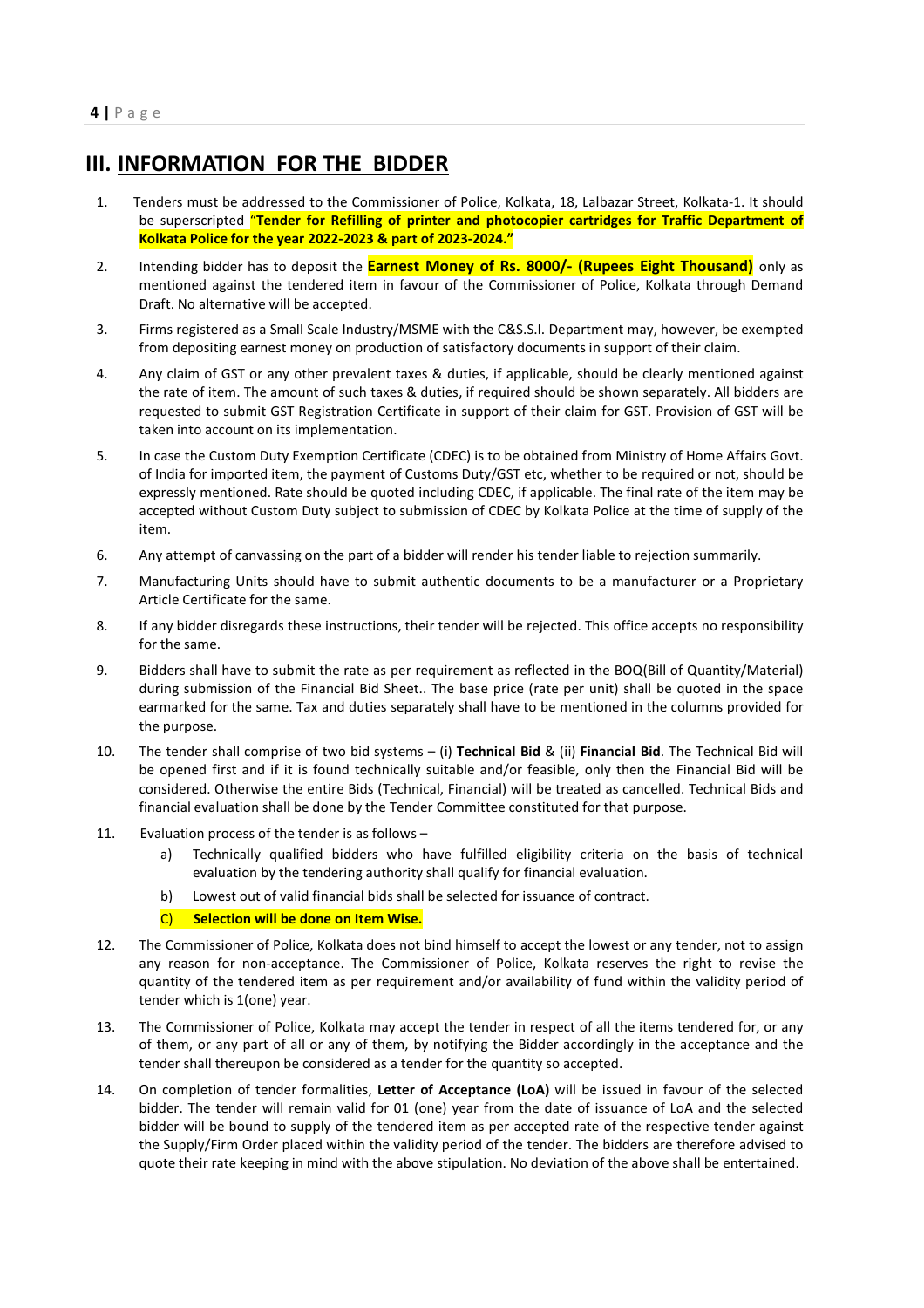15. The Bidder shall have to deposit equivalent to a sum equal to 3% (Three Percent) of the total value of the Supply/Firm Order (excluding GST) as Security Deposit (covering the warranty period of 1 year) in the form of Bank Guarantee or FDR (of Nationalized Bank) and execute an Agreement in prescribed form within 7(seven) days from the date of issue of the Supply/Firm Order failing which the Letter of Acceptance (LoA) may liable to be cancelled.

 The Security Deposit will be released after completion of the whole project i.e. after satisfactory completion of 1 year Warranty period. SD will not carry any interest.

- 16. In the event of the Bidder failing to make a security deposit, Commissioner of Police, Kolkata may, at his discretion, forfeit the earnest money lodged with this tender and cancel the acceptance of the tender.
- 17. After completion of the process of selection, the selected firm is expected to furnish Proforma Invoice for the respective item(s) for initiating procedural formalities for obtaining sanction of Govt. The Supply/Firm order may, however be placed only on receipt of sanction of fund from Govt.
- 18. The Bidder shall be liable to supply the tendered item as per agreement mutually agreed upon against placement of order of supply from time to time by the Commissioner of Police, Kolkata within the time specified in the respective order. The Commissioner of Police, Kolkata reserves the right for placement of Supply/Firm Order at any time during the validity period of the tender and the bidder is bound to supply of the tendered item as per accepted rate of the respective tender.
- 19. If the Bidder by any cause, other than his own neglect or default, be prevented or delayed from supplying items/goods as aforesaid, the periods provided in clause may be extended by the Commissioner of Police, Kolkata on being satisfied that reasonable grounds exist for such extension.
- 20. The Bidder shall provide, at his own expense, all tools, plant, implements, packing, coolie hire charges and the like as will be necessary for the due performance of the contract. No claim on these accounts shall be entertained.
- 21. This contract shall not be sublet either wholly or partly without the written permission of the Commissioner of Police, Kolkata and on breach of this provision the Commissioner of Police, Kolkata may determine the contract and forfeit the Security Deposit and the Bidder shall have no claim for loss thereby resulting to him on any account whatsoever.
- 22. Any breach by the Bidder of any of the terms of the contract the Commissioner of Police, Kolkata may, in addition to recovering any loss to sustain, terminate the contract on seven (07) days notice to the bidder. The decision of the Commissioner of Police, Kolkata shall be the final on all questions as to the extent, meaning or construction of the said schedule or any descriptions, prices or other matters therein mentioned.
- 23. Where this contract is made with a firm, the act of any partner in the firm whether in breach or performance of the contract, shall be binding on the firm.
- 24. In the event of failure to supply the articles according to approved samples as agreed upon by the bidder, such articles will be purchased elsewhere without notice to the bidder on the account and at the risk of the bidder. Bidder shall be liable for any loss which the Government may sustain on that account but the bidder shall not be entitled to any gain on purchase made against default.
- 25. The Commissioner of Police, Kolkata does not bind himself to accept the lowest or any tender, not to assign any reason for non-acceptance. The Commissioner of Police, Kolkata reserves the right to accept and/or reject any tender, all tenders or any part thereof, without assigning any reason thereto.
- 26. The Commissioner of Police, Kolkata reserves the right to invoke and/or cancel the Supply/Firm Order, if situation so warrants or the terms and conditions are not complied with, without assigning any reason thereto.
- 27. Grounds for Blacklisting
	- a) At the stage of competitive bidding- on the ground of
		- i) Submitting false documents as far as the eligibility criteria are concerned,
		- ii) Submission of bid which involves concealment/suppression of facts in the bids in order to influence the outcome of eligibility screening or any other stage of open bidding.
		- iii) Unauthorized use of one's name or the name of any other firm for the purpose of bidding,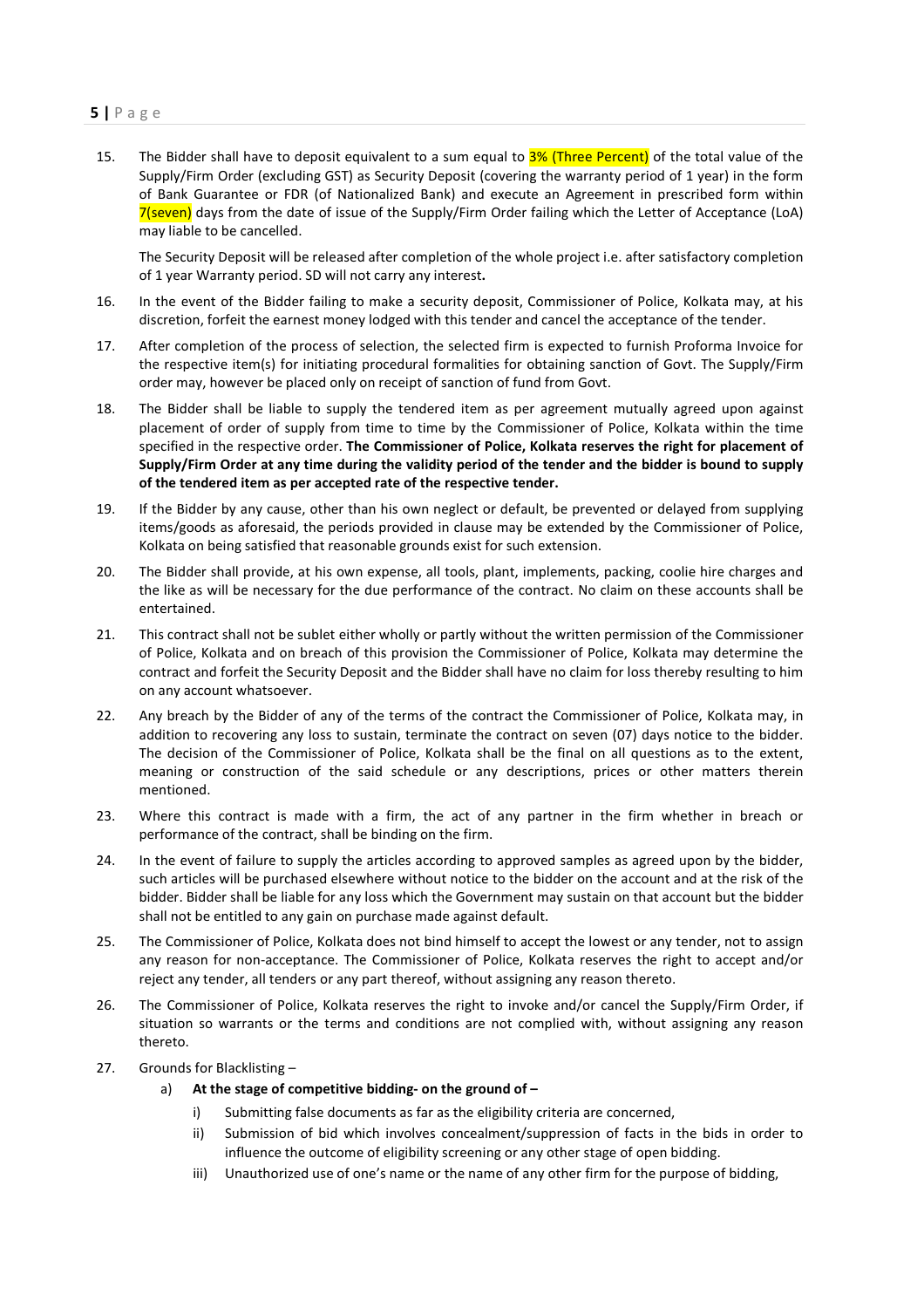- iv) Withdrawal of a bid, or refusal to accept an award, or enter the contract with the Govt. without justifiable cause, after he had been adjudged as having submitted the lowest responsive bid,
- v) Refusal or failure to post the required performance security within the prescribed time, as indicated in the detailed tender notice.
- vi) Refusal to clarify in writing its Bid during post qualification within the prescribed period as contained in the detailed tender notice from receipt of the request for clarification.
- vii) Any documented unsolicited attempt to unduly influence the outcome of bidding in his favour,
- viii) All other acts that tend to defeat the purpose of competitive bidding which is contrary to financial rules of the Government e.g. habitual withdrawing from bidding except a valid reasons, not complying with the requirements during bid evaluation.
- b) At the stage of contract implementation on the ground of
	- i) Failure on the part of the firm to supply items as per Supply Order due solely to his fault or negligence within the prescribed period as mentioned in the detailed tender notice.
	- ii) Failure on the part of the firm/company to fully and faithfully comply with the contractual obligations without valid cause or failure to comply with any written lawful instruction of the procuring entity or its representative(s) pursuant to the implementation of the contract.
	- iii) Assignment and sub-contracting of the contract or any part thereof
	- iv) Unsatisfactory progress in the delivery of goods/items in case of procurement,
	- v) Supply of inferior quality of goods, as may be provided in the contract or as per accepted sample/specimen of item(s).
	- vi) Any other reason, which the procuring entity deems it logical to include in the contract, duly agreed by the selected bidder/firm.
	- vii) Failure of supply within the stipulated period of time to be mentioned in the supply order.
- 28. Disputes and Arbitration In case of any dispute or differences, breach and violation relating to the terms of this agreement, the said dispute or difference shall be referred to the sole arbitration of Commissioner of Police, Kolkata or any other person appointed by him. The award of the arbitrator shall be final and binding on both the parties. In the event of such arbitrator to whom the matter is originally referred to vacates his office on resignation or otherwise or refuses to do works or neglecting his work or being unable to act as arbitrator for any reason whatsoever, the Commissioner of Police, Kolkata shall appoint another person to act as arbitrator in the place of outgoing arbitrator and the person so appointed shall be entitled to proceed further with the reference from the stage at which it was left by the predecessor. The Bidder will have no objection in any such appointment that arbitrator so appointed is employee of Kolkata Police. The adjudication of such arbitrator shall be governed by the provision of the Arbitration and Conciliation Act, 1996, or any statutory modification or re-enactment thereof or any rules made thereof. The arbitration shall be held within the jurisdiction of Hon'ble High Court of Calcutta.
- 29. It should be noted that the firm/firms will be selected purely as "PROVISIONAL BASIS" and the forecast requirement may increase or decrease by any quantity, which is binding upon the successful bidder & the bidder shall be bound to supply the same as per accepted rate.
- 30. The Bidder is desirable to have an office in West Bengal and service delivery centre at Kolkata. The Bidder should mention in detail their support infrastructure including address, contact Phone No., Fax No., e-Mail ID etc. and modalities by which fast response to maintenance calls and minimum downtime will be ensured.
- 31. Bid opening Location Office of the Commissioner of Police, Kolkata, 18 Lalbazar Street, Kolkata 1.
- 32. The delivery period shall in no case exceed a period of 7(seven) days of the issuance of Work Order. The Commissioner of Police reserve the right to extend the delivery period against any satisfactory reason thereafter.
- 33. The mode of payments to be made in consideration of the work to be performed by the bidder shall be as follows:
- 34. PAYMENT TERMS: After installation and Commissioning of the project.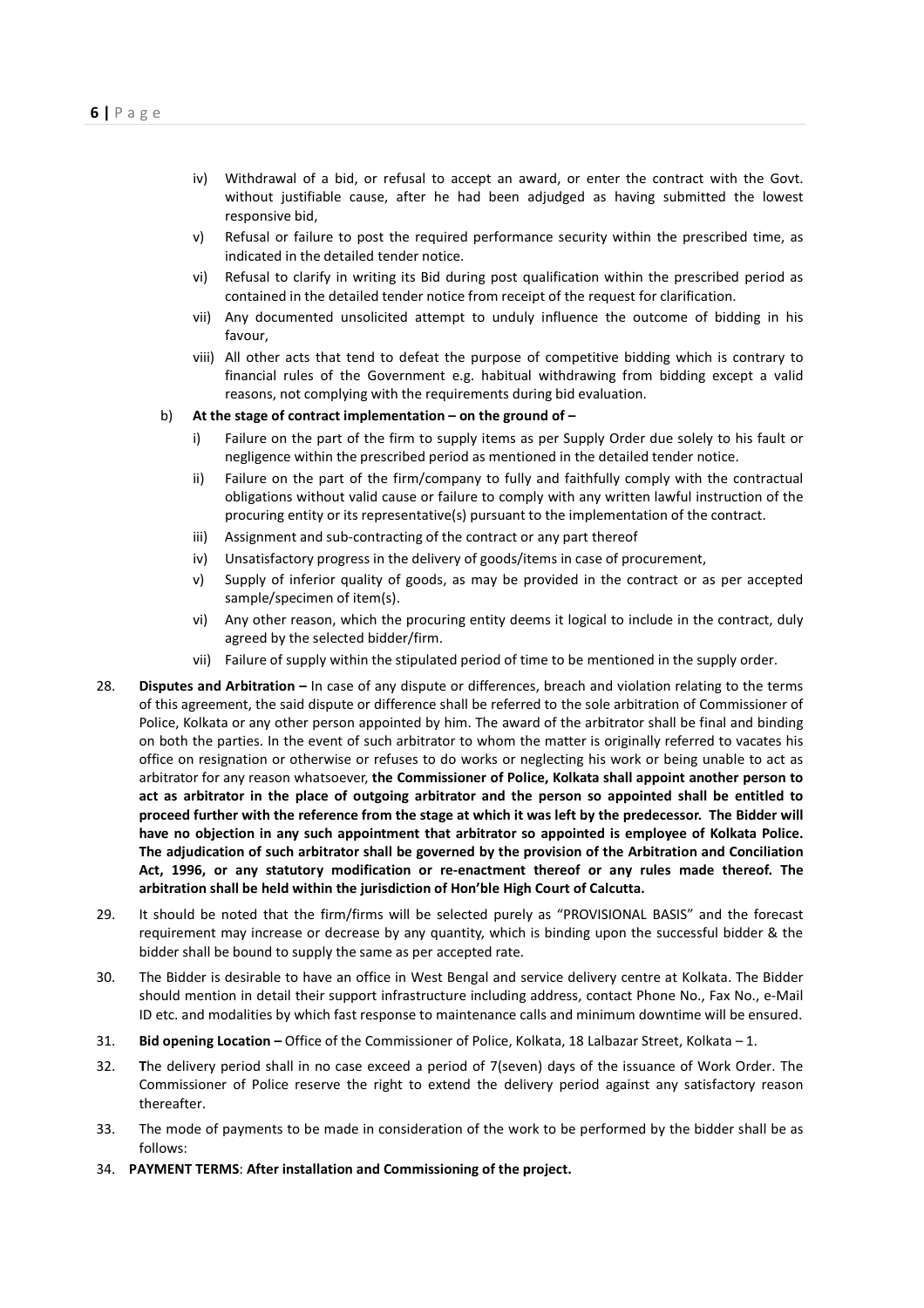## IV. BILL OF MATERIAL.

| SI. No. | <b>Refilling of Cartridges Items Details</b>                                                                                                              | Quantity            | Rate Per Piece GST Per Piece | <b>Rate Per Piece With</b><br><b>GST</b> |
|---------|-----------------------------------------------------------------------------------------------------------------------------------------------------------|---------------------|------------------------------|------------------------------------------|
| 1.      | REFILLING OF CARTRIGES FOR TVS MSP 250 DOT<br><b>MATRIX PRINTER</b>                                                                                       | 50-Nos              |                              |                                          |
| 2.      | REFILLING OF CARTRIGES FOR TVS MSP 345 DOT<br><b>MATRIX PRINTER</b>                                                                                       | 50-Nos              |                              |                                          |
| 3.      | REFILLING OF CARTRIGES FOR 6306 LIPI LINE<br>PRINTER                                                                                                      | 25-Nos              |                              |                                          |
| 4.      | REFILLING OF CARTRIGES FOR HP DESKJET D-<br>2460/1460/1560/3900/3940/4355 PRINTER<br>(HP-21) BLACK                                                        | $10$ -Nos           |                              |                                          |
| 5.      | REFILLING OF CARTRIGES FOR HP DESKJET D-<br>2460/1460/1560/3900/3940/4355 PRINTER<br>(HP-22) COLOUR                                                       | 5-Nos               |                              |                                          |
| 6.      | REFILLING OF CARTRIGES FOR J-4580 PRINTER(B<br>& C & M & Y)(HP-901)                                                                                       | $10$ -Nos           |                              |                                          |
| 7.      | REFILLING OF CARTRIGES FOR HP-1600 & HP<br>2605 (HP Q6000A, Q6001A, Q6002A, Q6003A)                                                                       | 20-Nos              |                              |                                          |
| 8.      | REFILLING OF HP DESKJET INK (BLACK &<br>COLOUR) ADVANTAGE 2010 & 2060 PRINTER<br>(HP704)                                                                  | 5-Nos               |                              |                                          |
| 9.      | RIBBON FOR NEW LIPI PRINTER OF<br>ACCOUNTANT TP OFFICE (MODEL: 6600)                                                                                      | $10$ -Nos           |                              |                                          |
| 10.     | REFILLING OF HP Colourjet CP 1525n (Black)                                                                                                                | 10-Nos              |                              |                                          |
| 11.     | REFILLING OF HP Colourjet CP 1525n (Cyan)                                                                                                                 | $10$ -Nos           |                              |                                          |
| 12.     | REFILLING OF HP Colourjet CP 1525n (Yellow)                                                                                                               | 10-Nos              |                              |                                          |
| 13.     | REFILLING OF HP Colourjet CP 1525n (Maganta)                                                                                                              | 10-Nos              |                              |                                          |
| 14.     | REFILLING OF HP Deskjet Printer 2050                                                                                                                      | 10-Nos              |                              |                                          |
| 15.     | Refilling of Cartridges for HP-1007 & HP-1008<br>Printer (HP-CC388A) with all accessories<br>including drum and Sensor Chip                               | 1500-<br><b>Nos</b> |                              |                                          |
| 16.     | Refilling of Cartridges for HP-CP 1215/HP-CP<br>1515N, Black (HP-CB 540A) with all accessories<br>including drum and Sensor Chip                          | 5-Nos               |                              |                                          |
| 17.     | Refilling of Cartridges (Tri colour) for HP-CP<br>1215/HP-CP 1515N, Black (HP-CB 541A/<br>42A/43A) with all accessories including drum and<br>Sensor Chip | 5-Nos               |                              |                                          |
| 18.     | Refilling of Cartridges for HP-Pro 6000 (HP-920)<br>(B & C & M & Y) with all accessories including<br>drum and Sensor Chip                                | 10-Nos              |                              |                                          |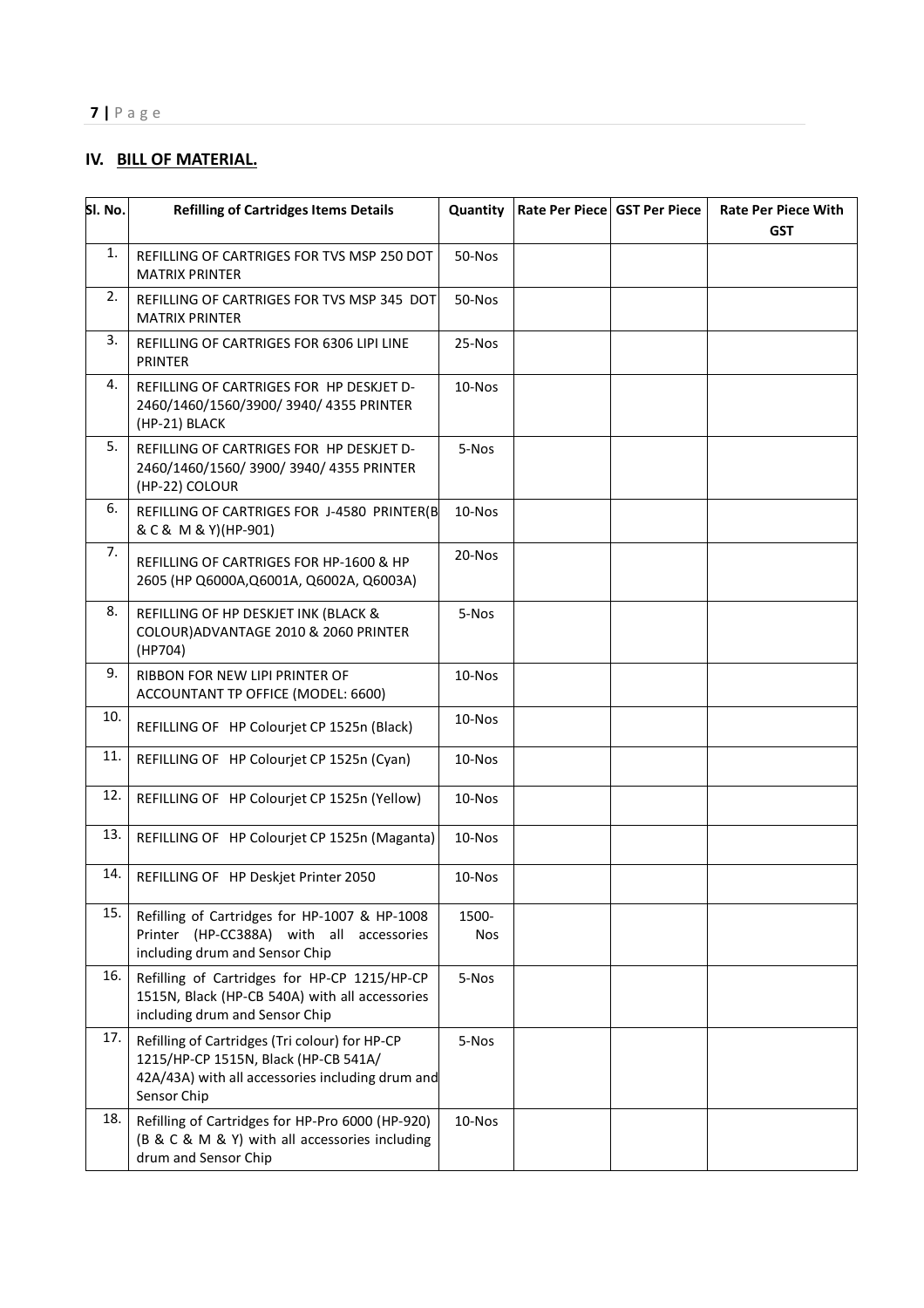| 19. | Refilling of Cartridges for HP 2035 & HP-2055D)<br>(HPCE505A) with all accessories including drum<br>and Sensor Chip          | 10-Nos     |  |  |
|-----|-------------------------------------------------------------------------------------------------------------------------------|------------|--|--|
| 20. | Refilling of Cartridges EPSON DLQ 3500 DMP<br>RIBBON (AS PER CAPACITY) with all accessories<br>including drum and Sensor Chip | $10 - Nos$ |  |  |
| 21. | Refilling of HP Laserjet 401 Printer Cartridges<br>with all accessories including drum and Sensor<br>Chip                     | 200-Nos    |  |  |
| 22. | Printer ribbon for Epson LQ-300+II DMP (80<br>col.)                                                                           | 100-Nos    |  |  |
| 23. | Printer ribbon for Epson LQ-310+II DMP (80<br>col.)                                                                           | 100-Nos    |  |  |
| 24. | Cartridge for HP-pro M104A (HP - 18A)                                                                                         | 150-Nos    |  |  |
| 25. | Ricoh printer toner SP - 200 (SP1015)                                                                                         | 20-Nos     |  |  |
| 26. | Toner of HP Colour Laserjet CM - 6030MFP                                                                                      | 06-Nos     |  |  |
| 27. | Toner of HP Deskjet 2545 & 4645 printer (HP<br>678)                                                                           | $10 - Nos$ |  |  |
| 28. | Refilling of TONER CARTRIDGE CF228AC 28A<br>FOR HP LASERJET<br>M 403, 427 MFP PRINTER                                         | $1-NO$     |  |  |
| 29. | Refilling of HP Toner cartridge CE505AC<br>(BLACK)                                                                            | $1-NO$     |  |  |
| 30. | Refilling of Epson L-130 Black Cartridge (T-<br>6641)                                                                         | $1-NO$     |  |  |

#### V. SUBMISSION OF TENDERS

Tenders must be submitted in two Sealed Covers

- i) One sealed Cover should contain Commercial/ Financial bids only which should be properly superscripted **FINANCIAL BID (COVER-1)**
- ii) Another Cover (COVER-2)should Contain Technical Proposals and EMD along with other non-statutory papers including latest copies of Trade Licence, Professional tax Challan, Pan Card, Latest I.T Receipt, GST Registration, credential, undertaking regarding Blacklisting and other papers if required This Covers should be clearly superscripted TECHNICAL BID and sealed in one single sealed envelope and the sealed cover should be clearly superscripted "Tender for Refilling of printer and photocopier cartridges for Traffic Department of Kolkata Police for the year 2022-2023 & part of 2023-2024."

This instruction must be strictly followed otherwise tender will be cancelled. Cover containing documents latest copies of Trade Licence, Professional tax Challan, Pan Card, Latest Income Tax, Return, GST Registration, Credential and other papers if required will be opened first and if found in order, cover containing the rate/Financial bids will be opened. If there is any deficiency in the Documents the tender will summarily be rejected.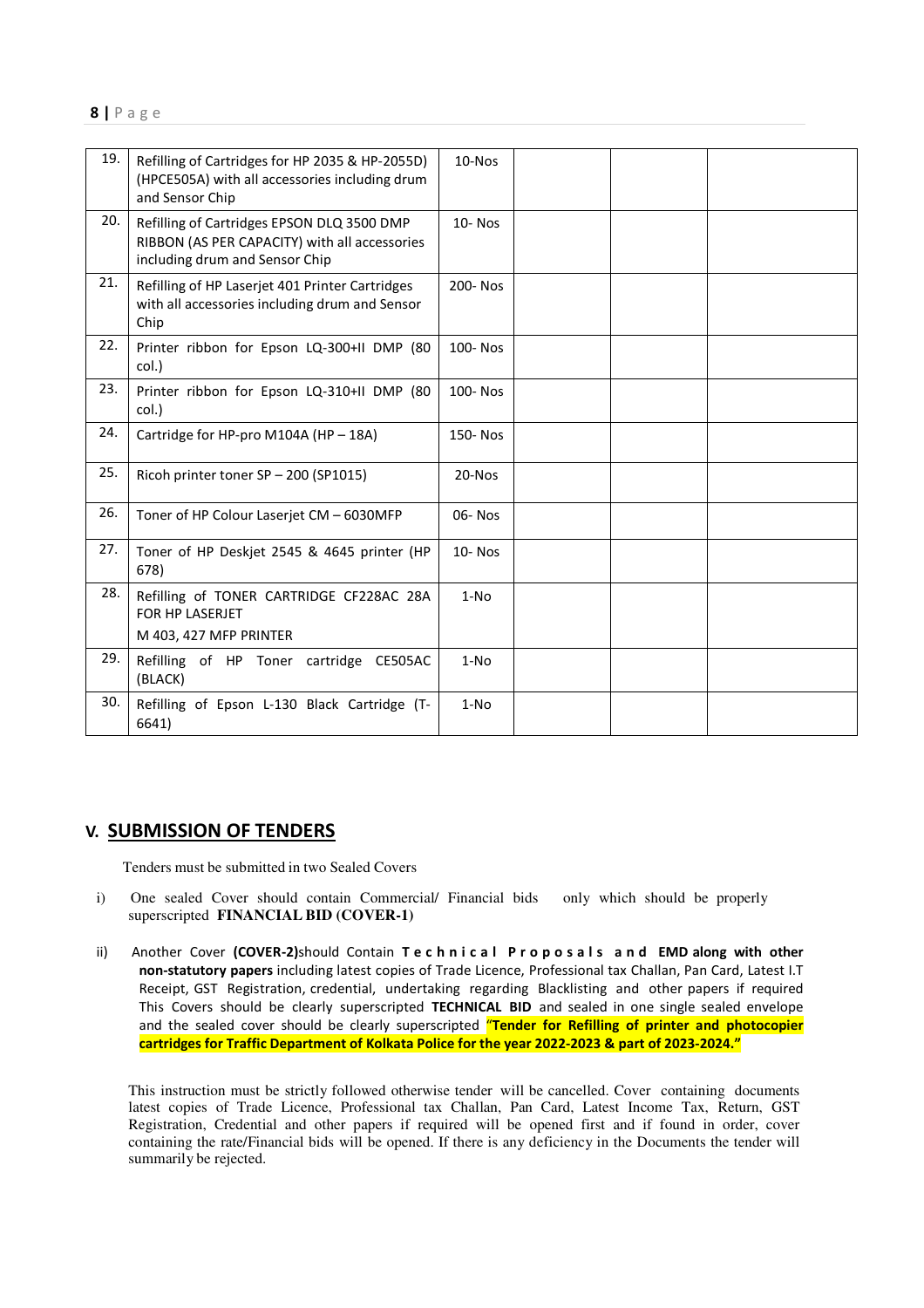| SI. No. | Category<br>Name     | Sub-Category<br>Description                            | Detail(s)                                                                                                                                                                                                                           |
|---------|----------------------|--------------------------------------------------------|-------------------------------------------------------------------------------------------------------------------------------------------------------------------------------------------------------------------------------------|
| Α.      | Certificate(s)       | Certificate(s)                                         | <b>GST IN</b><br>PAN.<br>P Tax (Challan) (Latest).<br>Latest IT Receipt.                                                                                                                                                            |
| В.      | Company<br>Detail(s) | Company Detail                                         | Proprietorship Firm (Trade License)<br>Partnership Firm (Partnership Deed, Trade License)<br>Ltd. Company (Incorporation Certificate, Trade<br>License)<br>Society (Society Registration Copy, Trade License)<br>Power of Attorney. |
| C.      | Credential           | $Credential - 1$                                       | Similar nature of work done in any Govt. / Semi<br>Govt. Organization or PSU / Corporation or Local<br>Bodies.                                                                                                                      |
| D       | Undertaking          | Undertaking reg.<br>Blacklisting/<br>Acceptance of T&C | • Undertaking to be submitted as per Annexure – II<br>• Undertaking regarding acceptance of Terms &<br>Conditions of NIT as per Annexure $-1$ .                                                                                     |

| Non-statutory Cover Containing the following documents - |  |  |  |  |  |  |  |
|----------------------------------------------------------|--|--|--|--|--|--|--|
|----------------------------------------------------------|--|--|--|--|--|--|--|

iii) Rejection of Bid –

 The Commissioner of Police, Kolkata reserves the right to reject any/or all the tendered rates without assigning any reason and not to place any orders even after selection and is not liable to pay any cost that might have incurred by nay bidder at the stage of bidding and also reserves the right to, divide the contract amongst any number of bidders', if required so and to place order for more or less than the quantity mentioned in the forecast requirement. The Commissioner of Police, Kolkata does not bind himself to accept the lowest rate.

> Sd/ for Commissioner of Police, Kolkata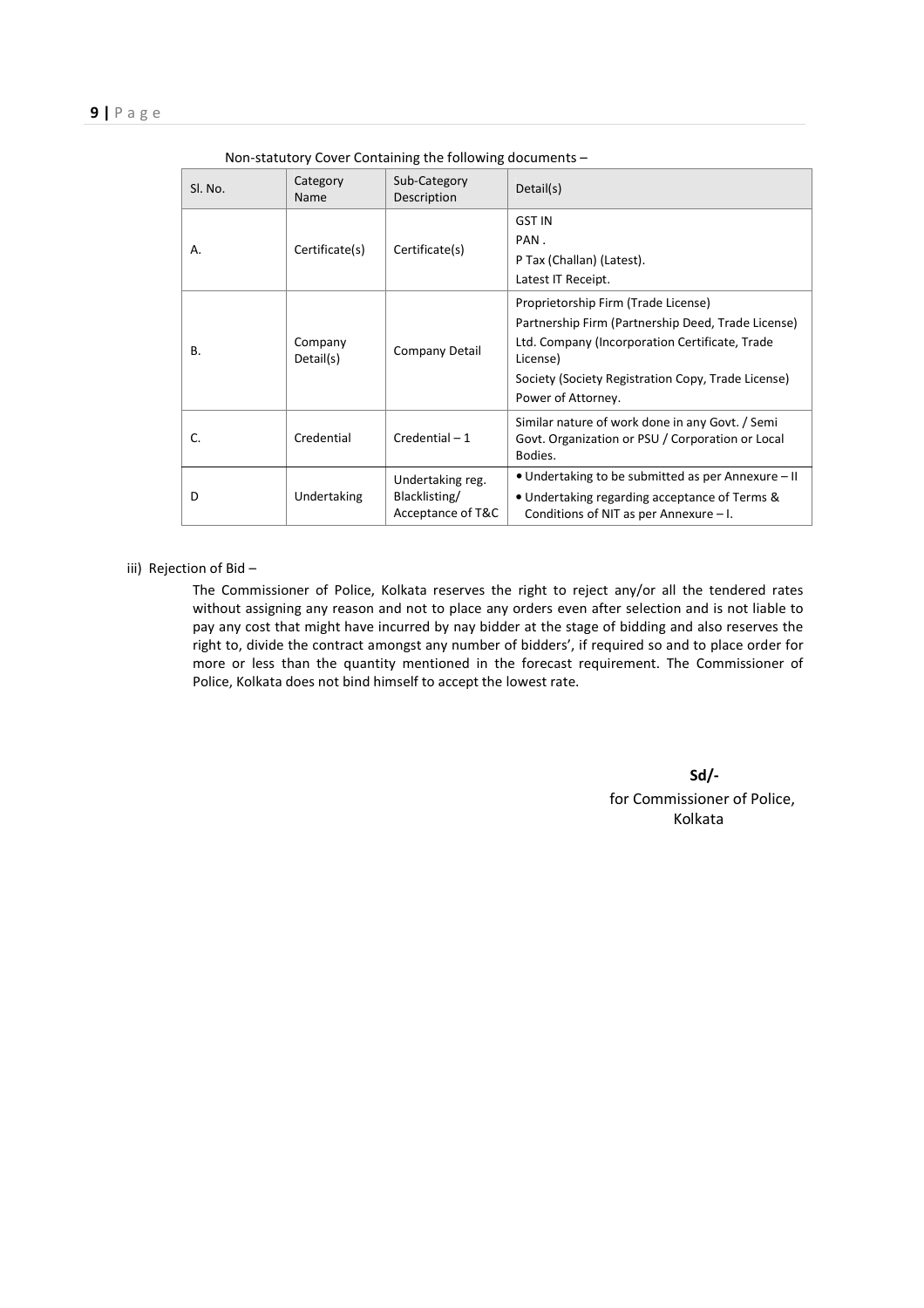| VI. I | CHECK LIST TO BE UPLOADED ONLINE |
|-------|----------------------------------|
|       |                                  |
|       |                                  |
|       |                                  |
|       |                                  |
|       |                                  |
|       |                                  |
|       |                                  |
|       |                                  |
|       |                                  |
|       |                                  |

| <b>SL</b><br><b>NO</b> | <b>ITEMS</b>                                                                                                                      | <b>PLEASE</b><br><b>MARK</b> |           | FOR USE OF THE<br><b>BIDDERS (PROVIDE</b><br><b>REGISTRATION</b><br><b>NUMBERS WHERE</b><br>APPLICABLE ) | If Yes<br>mentioned<br>the page<br>number of<br>documents<br>attached. | <b>REMARKS</b><br>(FOR OFFICE<br>USE ONLY) |
|------------------------|-----------------------------------------------------------------------------------------------------------------------------------|------------------------------|-----------|----------------------------------------------------------------------------------------------------------|------------------------------------------------------------------------|--------------------------------------------|
| $\mathbf{1}$           | EMD IN FAVOUR OF THE COMMISSIONER OF<br>POLICE, KOLKATA AS PER NIT                                                                | <b>YES</b>                   | <b>NO</b> |                                                                                                          |                                                                        |                                            |
| $\overline{2}$         | COPY OF THE LATEST TRADE LICENCE                                                                                                  | <b>YES</b>                   | NO.       |                                                                                                          |                                                                        |                                            |
| 3                      | COPY OF LATEST PROFESSIONAL TAX CHALLAN<br>AND ENROLMENT/                                                                         | <b>YES</b>                   | NO.       |                                                                                                          |                                                                        |                                            |
| $\overline{4}$         | COPY OF PAN CARD<br>(PAN NO TO BE MENTIONED                                                                                       | <b>YES</b>                   | <b>NO</b> |                                                                                                          |                                                                        |                                            |
| 5                      | COPY OF LATEST INCOME TAX RETURN                                                                                                  | <b>YES</b>                   | NO.       |                                                                                                          |                                                                        |                                            |
| 6                      | <b>COPY OF GST REGISTRATION</b>                                                                                                   | <b>YES</b>                   | NO.       |                                                                                                          |                                                                        |                                            |
| 7                      | <b>CREDENTIALS</b>                                                                                                                | <b>YES</b>                   | <b>NO</b> |                                                                                                          |                                                                        |                                            |
| 8                      | UNDERTAKING THAT THE COMPANY WAS NOT<br>BLACKLISTED BY G.O.I. / STATE GOVERNMENT<br>DURING LAST 5 YEARS IN THE FORM OF AFFIDAVIT. | <b>YES</b>                   | <b>NO</b> |                                                                                                          |                                                                        |                                            |
| 9                      | CERTIFICATE ABOUT OPERATIONAL OFFICE IN<br><b>KOLKATA</b>                                                                         | <b>YES</b>                   | <b>NO</b> |                                                                                                          |                                                                        |                                            |

#### DETAILS TO BE GIVEN

Note: 1) The bidders are requested to see that all of the above columns are marked.

2) If any of the information furnished above are found to be false, action as per tender rule will be initiated.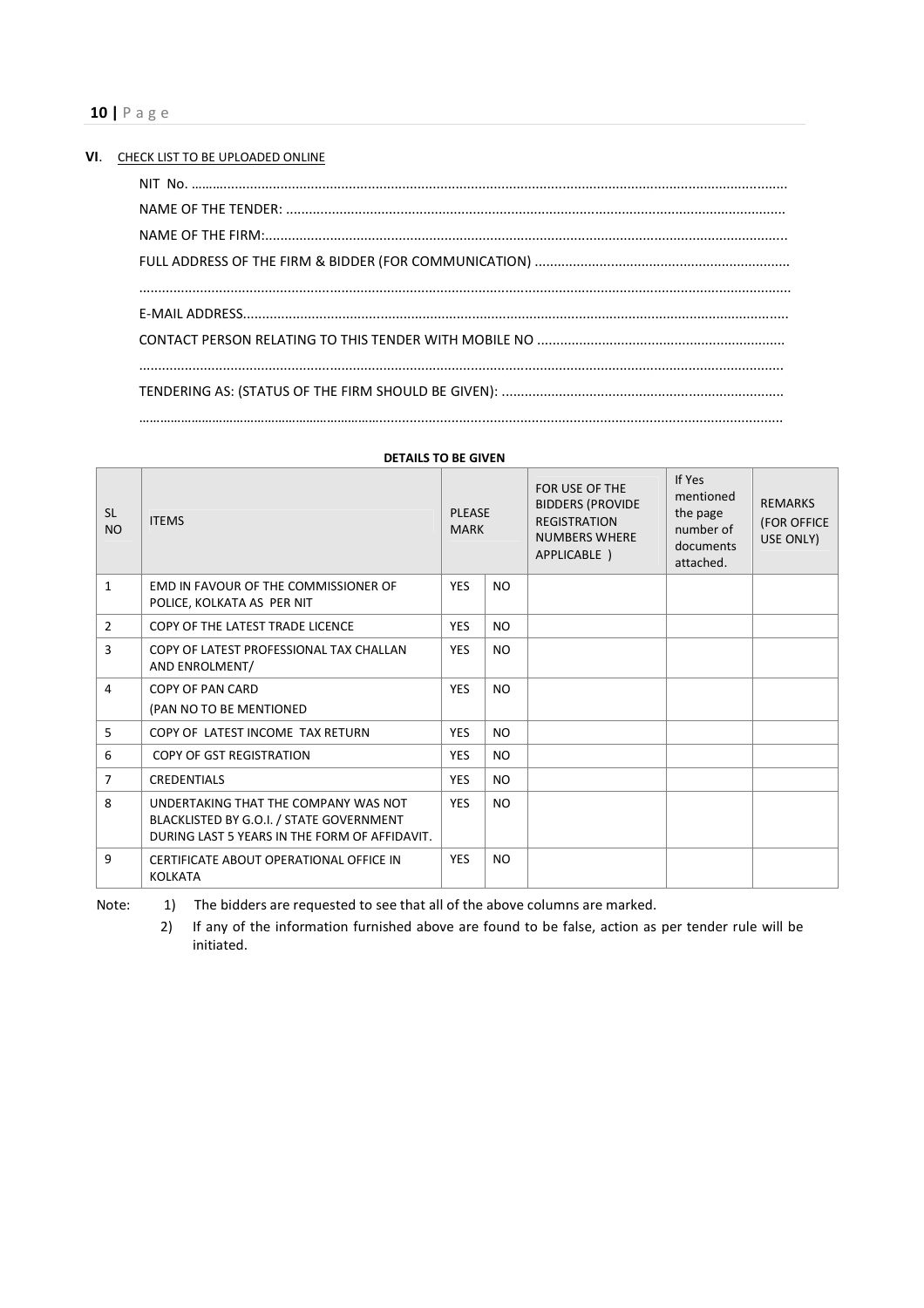### ANNEXURES

( To be submitted in following Format )

#### ANNEXURE – I

#### DECLARATIONS

Sir,

Having examined the Bid Documents of Tender for Refilling of printer and photocopier cartridges for Traffic Department of Kolkata Police for the year 2022-2023 & part of 2023-2024.

We, the studies offer to supply and deliver the entire work in conformity with the Terms & Conditions the Terms & Conditions laid down in the Tender Notice no. \_\_\_\_\_\_\_\_\_\_\_\_\_\_\_ dt. \_\_\_\_\_\_\_\_ and would abide by the same terms and conditions throughout the period of contract.

We, hereby also agree to execute a "Contractual Agreement" with Kolkata Police based on all the terms and conditions laid down in the Tender Notice No............. dt. .......... in the event of being selected as a successful Bidder.

We understand that you are not bound to accept the lowest or any bid you may receive.

We also understand that you have the right to revise the quantities and/or split the total order among the Bidders and/or procure the available and compatible items/ equipments under DGS&D Rate Contract.

 $\frac{1}{2}$  ,  $\frac{1}{2}$  ,  $\frac{1}{2}$  ,  $\frac{1}{2}$  ,  $\frac{1}{2}$  ,  $\frac{1}{2}$  ,  $\frac{1}{2}$  ,  $\frac{1}{2}$  ,  $\frac{1}{2}$  ,  $\frac{1}{2}$  ,  $\frac{1}{2}$ Signature with date

Name in block letters

\_\_\_\_\_\_\_\_\_\_\_\_\_\_\_\_\_\_\_\_\_\_\_\_\_\_\_

\_\_\_\_\_\_\_\_\_\_\_\_\_\_\_\_\_\_\_\_\_\_\_\_\_\_\_\_\_

SealoftheCompany